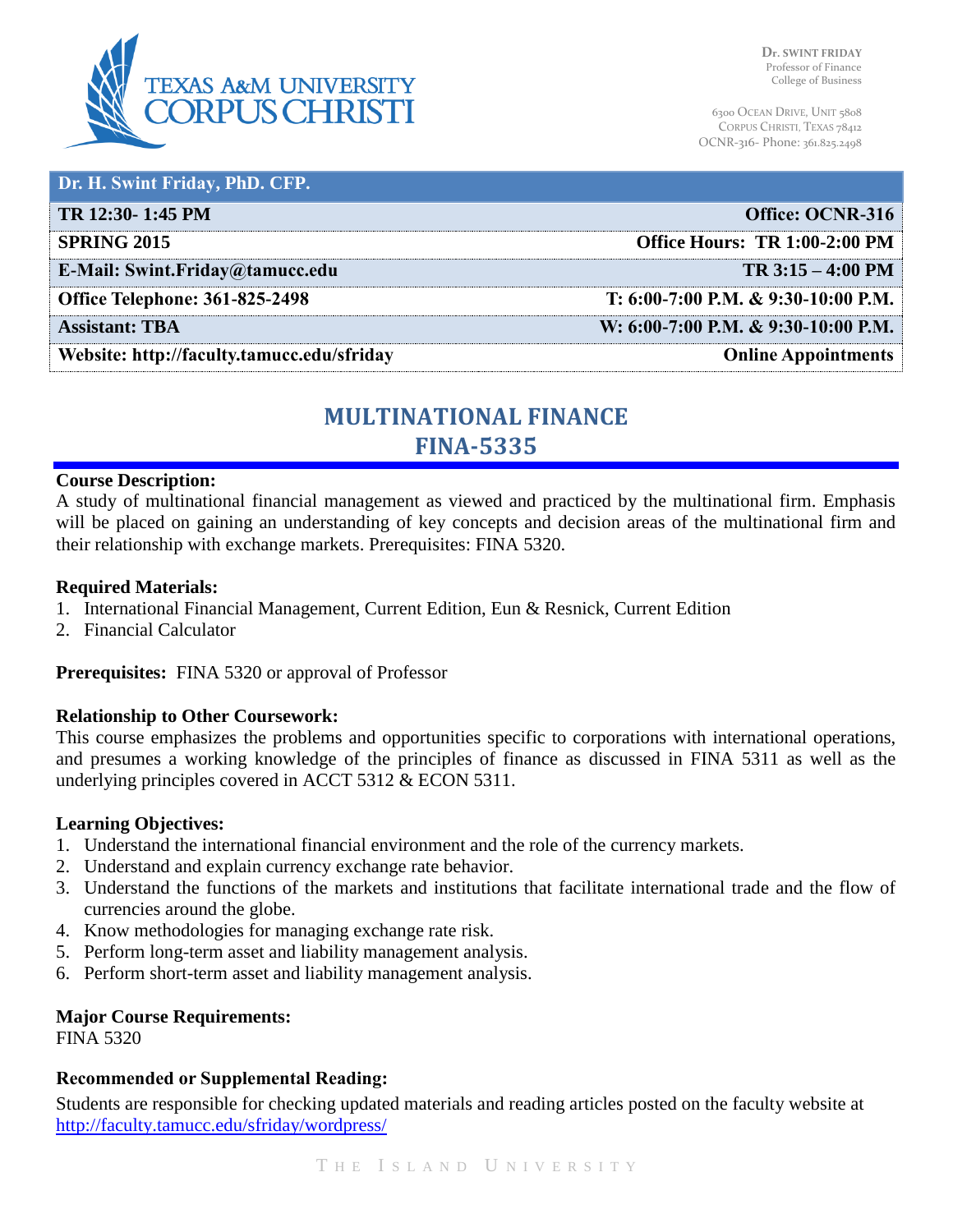

## **Websites:**

Black Board:<https://bb9.tamucc.edu/webapps/login/> Supplemental Course Materials:<http://faculty.tamucc.edu/sfriday/wordpress/>

# **List of Supplies**:

- 1. Financial Calculator
- 2. Notebook Computer
- 3. Access to Internet, word processing, and spreadsheet programs

# **State Adopted Proficiencies/TExES competencies (COE)**

# **Course Policies**

# **Academic Integrity/Plagiarism**:

University students are expected to conduct themselves in accordance with the highest standards of academic honesty. Academic misconduct for which a student is subject to penalty includes all forms of cheating, such as illicit possession of examinations or examination materials, falsification, forgery, complicity or plagiarism. (Plagiarism is the presentation of the work of another as one's own work.) In this class, academic misconduct or complicity in an act of academic misconduct on an assignment or test will result in FAILURE and Censure.

## **Dropping a Class:**

I hope that you never find it necessary to drop this or any other class. However, events can sometimes occur that make dropping a course necessary or wise. Please consult with me before you decide to drop to be sure it is the best thing to do. Should dropping the course be the best course of action, you must initiate the process to drop the course by going to the Student Services Center and filling out a course drop form. Just stopping attendance and participation WILL NOT automatically result in your being dropped from the class. **November 6 th, 2015** is the last day to drop a class with an automatic grade of "W" this term.

# **Preferred methods of scholarly citations-** APA/MLA

# **Classroom/professional behavior:**

Texas A&M University-Corpus Christi, as an academic community, requires that each individual respect the needs of others to study and learn in a peaceful atmosphere. Under Article III of the Student Code of Conduct, classroom behavior that interferes with either (a) the instructor's ability to conduct the class or (b) the ability of other students to profit from the instructional program may be considered a breach of the peace and is subject to disciplinary sanction outlined in article VII of the Student Code of Conduct. Students engaging in unacceptable behavior may be instructed to leave the classroom. This prohibition applies to all instructional forums, including classrooms, electronic classrooms, labs, discussion groups, field trips, etc.

# **Statement of Civility (can be in place of classroom/professional behavior):**

Texas A&M University-Corpus Christi has a diverse student population that represents the population of the state. Our goal is to provide you with a high quality educational experience that is free from repression. You are responsible for following the rules of the University, city, state and federal government. We expect that you will behave in a manner that is dignified, respectful and courteous to all people, regardless of sex, ethnic/racial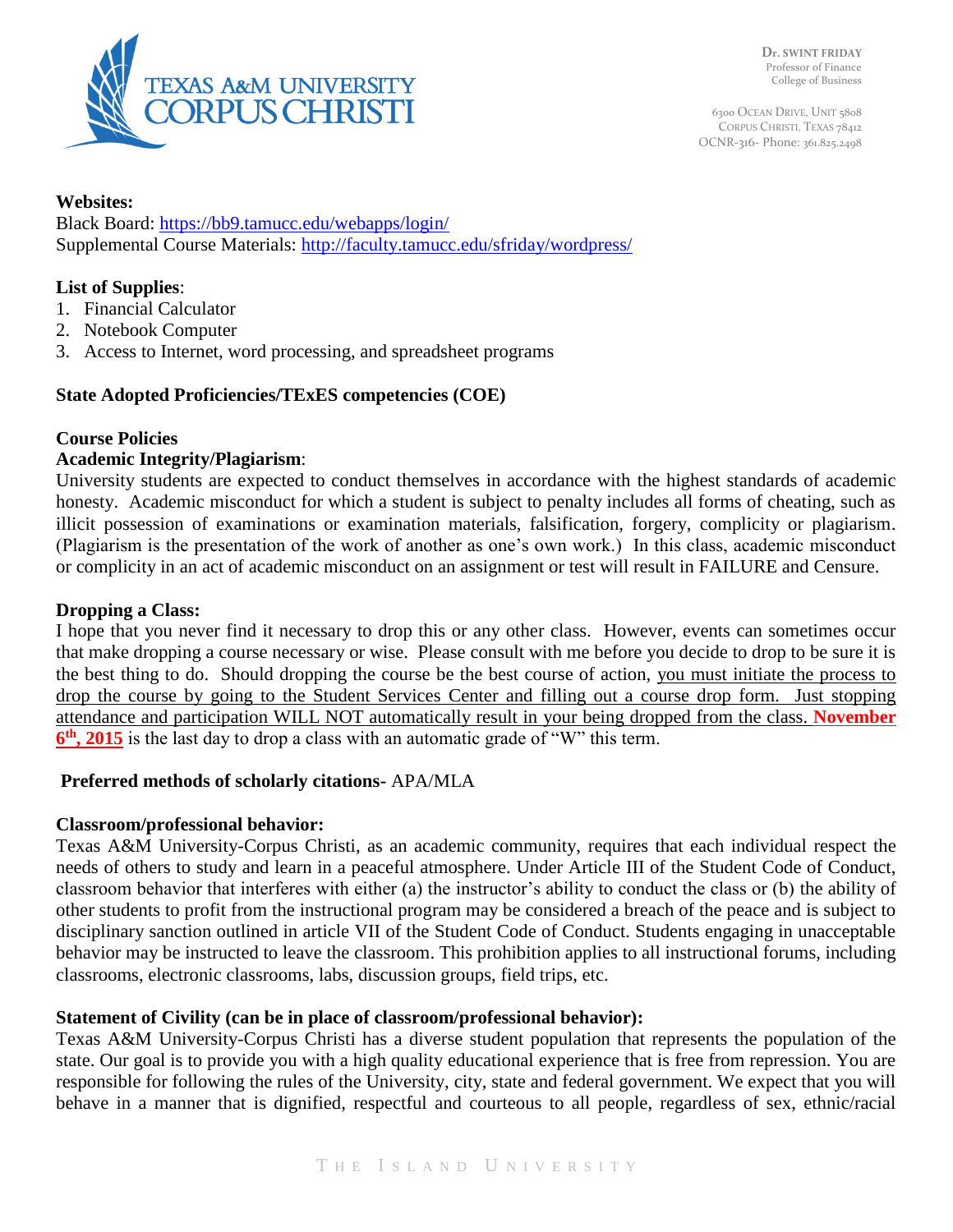

origin, religious background, sexual orientation or disability. Behaviors that infringe on the rights of another individual will not be tolerated.

## **Grade Appeals\*:**

As stated in University Procedure 13.02.99.C2.01, Student Grade Appeal Procedures, a student who believes that he or she has not been held to appropriate academic standards as outlined in the class syllabus, equitable evaluation procedures, or appropriate grading, may appeal the final grade given in the course. The burden of proof is upon the student to demonstrate the appropriateness of the appeal. A student with a complaint about a grade is encouraged to first discuss the matter with the instructor. For complete details, including the responsibilities of the parties involved in the process and the number of days allowed for completing the steps in the process, see University Procedure 13.02.99.C2.01, Student Grade Appeal Procedures. These documents are accessible through the University Rules Web site at [http://www.tamucc.edu/provost/university\\_rules/index.html.](http://www.tamucc.edu/provost/university_rules/index.html) For assistance and/or guidance in the grade appeal process, students may contact the Dean's office in the college in which the course is taught or the Office of the Provost.

### **Disabilities Accommodations\*:**

The Americans with Disabilities Act (ADA) is a federal anti-discrimination statute that provides comprehensive civil rights protection for persons with disabilities. Among other things, this legislation requires that all students with disabilities be guaranteed a learning environment that provides for reasonable accommodation of their disabilities. If you believe you have a disability requiring an accommodation, please call or visit Disability Services at (361) 825-5816 in Corpus Christi Hall 116.

If you are a returning veteran and are experiencing cognitive and/or physical access issues in the classroom or on campus, please contact the Disability Services office for assistance at (361) 825-5816.

### **Statement of Academic Continuity:**

In the event of an unforeseen adverse event, such as a major hurricane and classes could not be held on the campus of Texas A&M University–Corpus Christi; this course would continue through the use of Blackboard and/or email. In addition, the syllabus and class activities may be modified to allow continuation of the course. Ideally, University facilities (i.e., emails, web sites, and Blackboard) will be operational within two days of the closing of the physical campus. However, students need to make certain that the course instructor has a primary and a secondary means of contacting each student.

### **Relationship to Other Coursework:**

This course provides an introduction to investment management issues, which complement the broader financial management issues discussed in FINA 5320. An understanding of the investment concepts is also useful for understanding related finance concepts including corporate finance, international finance, financial statement analysis and life in general.

### **Instructional Methodologies:**

Instructional techniques include lectures, student presentations, invited lectures, videotape, computer applications, class discussion, real-time securities trading, and use of electronic databases.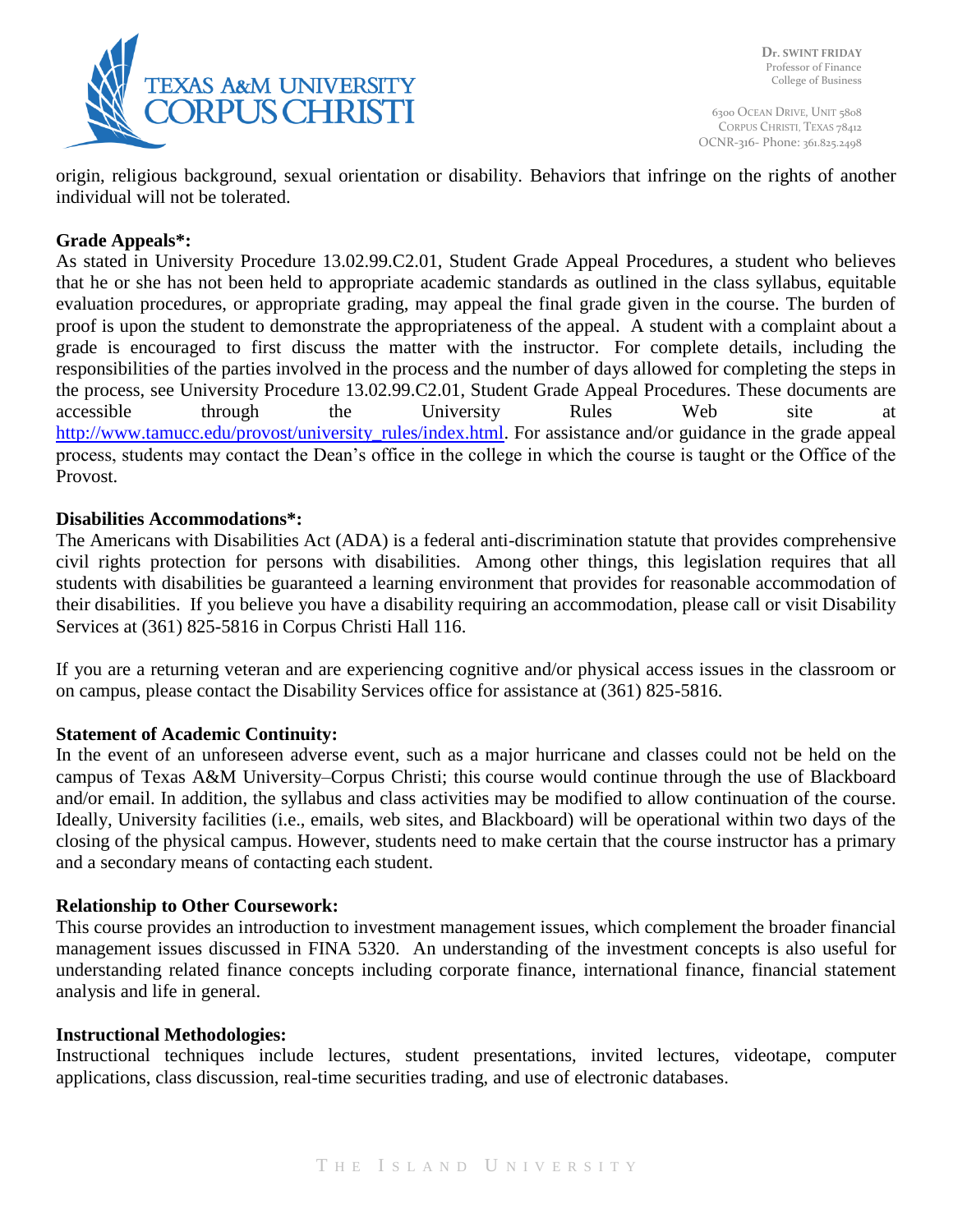

# **Performance Evaluation, Grading, and Course Policies:**

Student success in this course is a function of their willingness to work. Those students that take the initiative to attend class on a regular basis, do all required assignments, and study a reasonable length of time for exams will do very well.

| Exam 1                                 | 20%                   |
|----------------------------------------|-----------------------|
| Exam 2                                 | 20%                   |
| Exam 3                                 | 20%                   |
| <b>Cumulative Final Exam</b>           | Replaces missed exams |
| Project                                | 25%                   |
| <b>Class Participation and Quizzes</b> | 15%                   |

The standard alphabetical grading scale is employed where:

| A  | $90 - 100$  | D        | $60 - 69.9$ |
|----|-------------|----------|-------------|
| -B | $80 - 89.9$ | <b>E</b> | $0 - 59.9$  |
| C  | $70 - 79.9$ |          |             |

I expect everyone to follow all rules of common courtesy during classroom lecture and discussion. The usage of cell phones and pagers along with disruptive items or actions are prohibited in the classroom. If a pattern of disruptive behavior persists, action will be taken to have the disruptive party removed from the course.

# **Oral and Written Communication Requirements:**

Students are required to prepare formal written projects and oral presentations for the semester. Effective written communication is also necessary for exams. Students are expected to participate actively in class discussion of the topics and issues covered in the course, and will be rewarded though their class participation grade for doing so.

### **Technological Applications:**

Students are required to use computer applications, computer databases, and online information services for this course. Written presentations must be prepared with word processing software and the use of computer graphics and computer-based visuals is encouraged. The semester project requires that students use computer databases and online information services.

# **Ethical Perspectives:**

Securities analysis and trading may present ethical problems for both dealers and investors. While this course does not deal with securities law in depth, we will discuss such topics as insider trading securities manipulation and fiduciary responsibilities.

# **Global Perspectives:**

Securities analysis and trading is a global activity. This course considers international diversification, foreign equity and debt and derivative securities markets, foreign currency trading, and international risk management.

### **Diversity:**

Career opportunities for students of all ethnic backgrounds and genders are explored.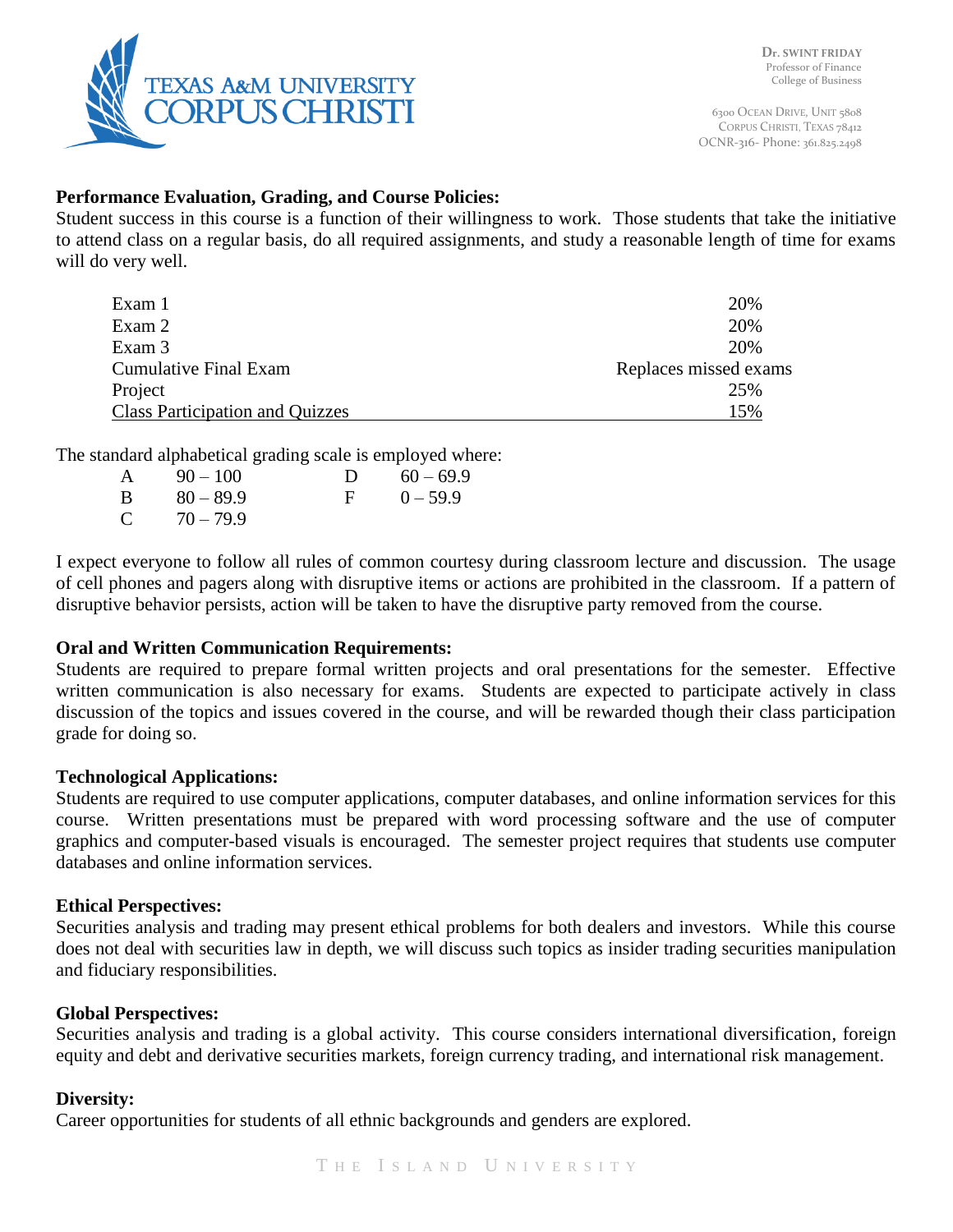

## **Political, Social, Legal, Regulatory, and Environmental Perspectives:**

The course will consider the structure and regulation of securities markets to include the SEC, CFTC, and NASD.

#### **Attendance Policy:**

Class attendance is mandatory and will be recorded. Students will be rewarded through their class participation score. Every absence over 2 absences for night courses will result in a 3 point reduction in the final grade.

#### **Order of Topic Presentation:**

The course packet contains the readings to be reviewed for course presentation. The class may move at a faster or slower pace depending on how the presentations and discussion progress.

#### **Academic Honesty:**

University students are expected to conduct themselves in accordance with the highest standards of academic honesty. Academic misconduct for which a student is subject to penalty includes all forms of cheating, such as illicit possession of examinations or examination materials, forgery, or plagiarism (the presentation of the work of another as one's own work). The University policy of scholastic dishonesty will be strictly followed with no exceptions.

This course, and all other courses offered by the College of Business (COB), requires all of its students to abide by the COB Student Code of Ethics (available online at [www.cob.tamucc.edu\)](http://www.cob.tamucc.edu/). Provisions and stipulations in the code are applicable to all students taking College of Business courses regardless of whether or not they are pursuing a degree awarded by the COB.

\*Required by SACS or HB2504